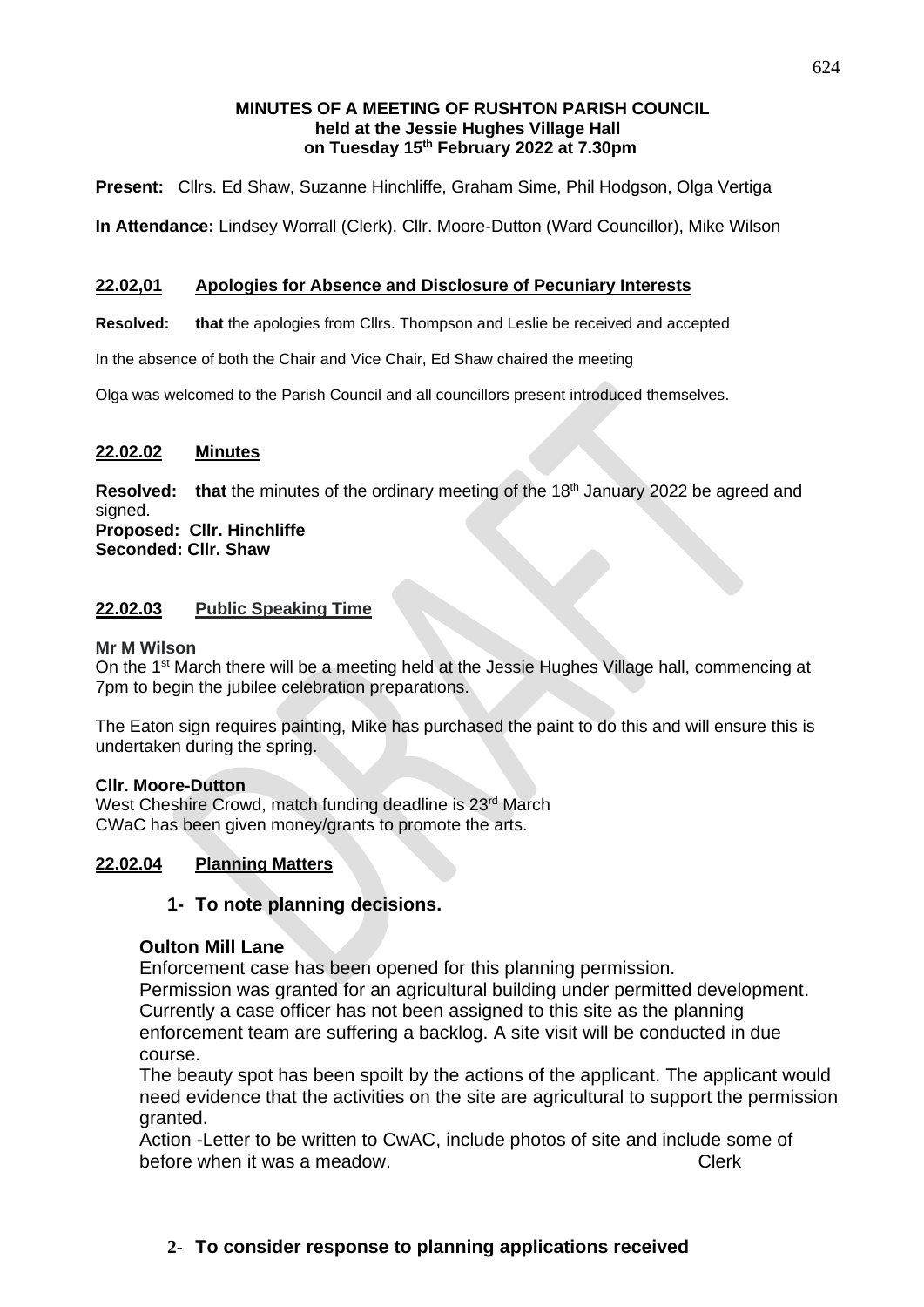# **Applications received since the last meeting.**

# **21/05048/FUL**

**Location -** Hares Form, Winterford Lane, Rushton **Proposal –** Erection of Rural Workers Dwelling.

This application was discussed, it was determined that without the full Parish Council an extension from CWaC Planning Dept. should be sought.

# **22.02.05 Highways**

# **Outstanding Road Safety Issues from Previous Meetings**

**There has been little progress on the following issues but they remain our objectives for completion in 2021 and 2022.**

**A full list of the council's objectives can be found in the May 2021 Meeting minutes.**

# a. Highways Issues

Oulton Mill Lane, the tarmac has been undermined and there is now a 6 foot drop, the road is narrow anyway, if two vehicles meet at this point one could end up seriously damaged. Highways have been made aware, but as no highways drainage is in place on the road they are not in a position to undertake any remedial works.

Sapling Lane carriage way is subsiding, this is in the centre of the carriage way and could become very hazardous to motorists if the road surface becomes more damaged. Highways have been made aware of this and have undertaken an assessment, works will be carried out to repair the carriageway.

The 20mph limit currently sited before the Village Hall should be put out to where the current 30mph limit changes to 50mph (at the bottom of the hill; the originally agreed position). The 20mph sign by the Green, should be moved out to where the 30mph sign is. This is being assessed by Highways and we await a decision. Clerk to chase the delivery team.

40mph sign on Whalley Drive is missing, and the other one is pointing the wrong way. Clerk to contact Highways and ask for a replacement.

The Fingerpost on Dogmore Lane is facing the wrong way, to contact Highways and ask for this to be corrected.

The Eaton Sign at Winterford Lane is in need of re-painting, this is owned by CWaC, Clerk to ask for this to be undertaken before it degrades further.

# b. Road Safety Matters

Convictions – after 10 years of working with Cheshire Constabulary the Parish Council now have regular convictions for speeding motorists travelling through Eaton. Thanks to PSCO Jorge and PC Paul.

Cllr. Tunney of Utkinton and Cotebrook Parish Council has corresponded with the surrounding Parish Councils regarding a Community Speed Watch. Data from our Vehicle Activated Signs would help to determine the route forward. **Action – ask for a data download Clerk**

Serious accidents have occurred on Royal Lane just outside the village, a total of five accidents in four years have occurred including a car hitting a tree. These accidents need to be reported to Highways when they occur to re-enforce how dangerous the lanes of the Parish are and that speed is often a factor in car accidents.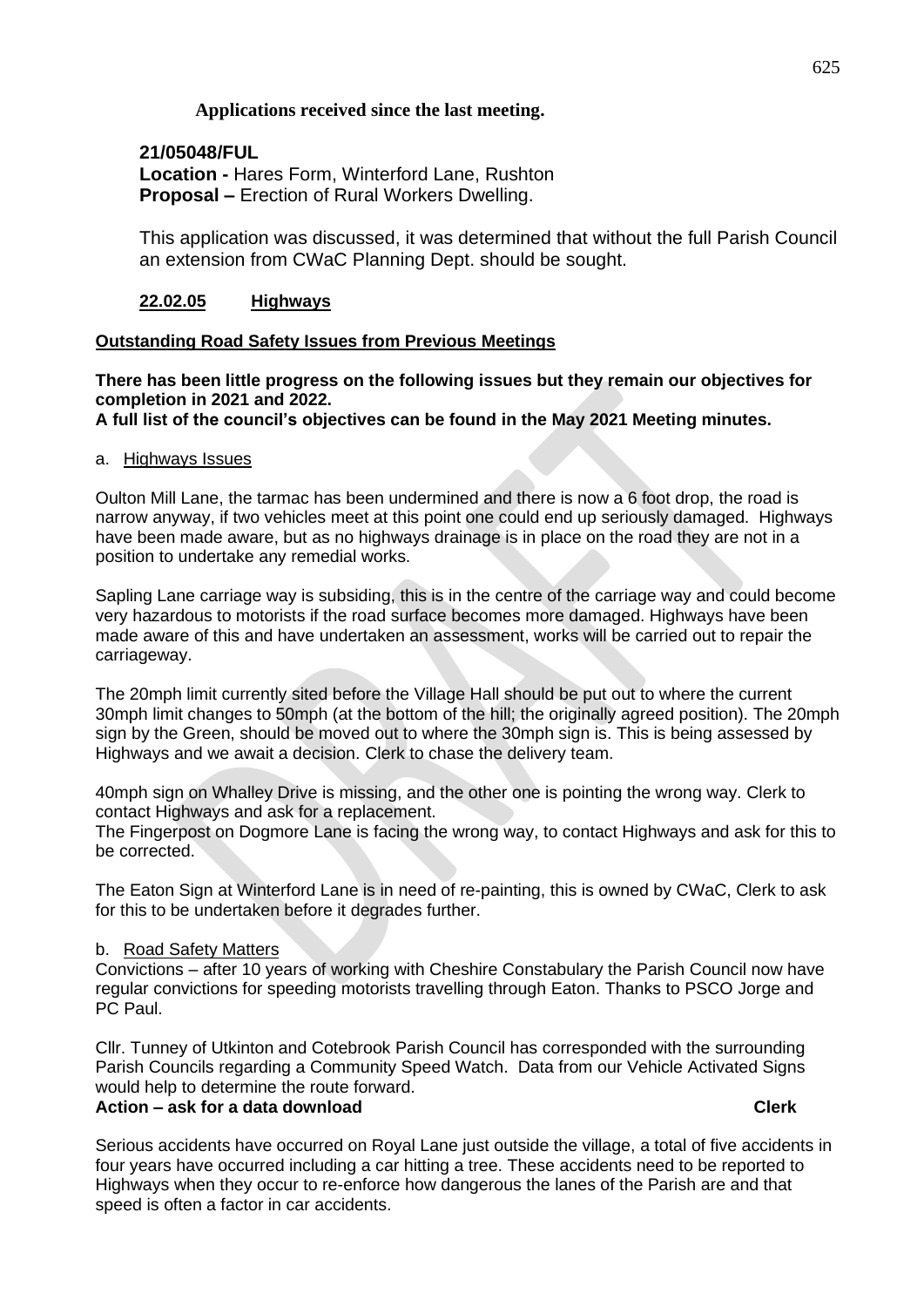The Clerk will report all Flood issues potholes and Highways issues, but if residents also report them the issues will be dealt with quicker, the number of times issues are reported the higher ranked an issue becomes (a bit like points makes prizes). Go onto the Cheshire West and Chester Council Website,

### click onto **Report a Highway Fault**, then **Report a Fault**

You will be able to detail the fault, including the exact location and attach up to five photos.

# **22.02.06 Reports from Working Groups**

**Communications**

### **Newsletter**

The February edition of the newsletter was circulated electronically, 60 printed copies were delivered out, these all included notes saying it would be the last paper version to be circulated. Newsletter contribution from the Parish Council will be collated by Cllr. Thompson going forward.

## **Oulton Mill Picnic Area Project**.

The Picnic Area is being used well. Thank you to Mike Wilson and others who check on the site/bin regularly. The picnic area will have a reinvigorated 12 team to empty the bin weekly.The fruit trees are in need of a prune during the winter months.

Cllr. Shaw will be the main contact for the picnic area going forward. Jamie Wright will give a quote for mowing the grass every other week.

Anyone wishing to volunteer with the picnic area project, please contact the Clerk Lindsey at, [rushtonclerk@aol.com](mailto:rushtonclerk@aol.com)

The wildflower area to be rotavated and resown, costing approx. £50 on annual flower seeds Six new fruit trees to also be purchased

> **Proposed: Cllr. Shaw Seconded: Cllr. Sime**

### **Youth/Social/Community**

### **Play Zone Project**

The play zone sanitiser is checked regularly to ensure it is kept topped up. Signage is in place. The Playzone management committee are all happy to continue in their roles.

The repairs previously detailed were undertaken by Creative Play on 24<sup>th</sup> January. During these repairs it was noted that there was damage occurring to the tean shelter, caused by rain, a small extension to the roof would rectify this issue. Creative Play have given a quote of £2,000 for this which is far beyond what was expected.

Cllr. Vertiga will take over the Play Zone Management and sit on the committee.

### **Eaton Primary School conversion to Academy**

Eaton Primary School has converted to an Academy as part of Tarporley High School and Sixth Form College Multi-Academy Trust.

The current agreement between Eaton Primary School and Rushton Parish Council in respect of the MUGA requires renewal which will now be between the Parish Council and the Academy.

Agreement has been reached with the Academy regarding the £500 per year maintenance fee and wording of relevant agreement paragraphs including aspects of liability. This will need to be clarified by Parish Councils Solicitor.

Ongoing liaison between the School Academy and Parish Council will occur until the new agreement can be implemented.

**Action -** liaison until new agreement can be put in place. **Cllr. Thompson**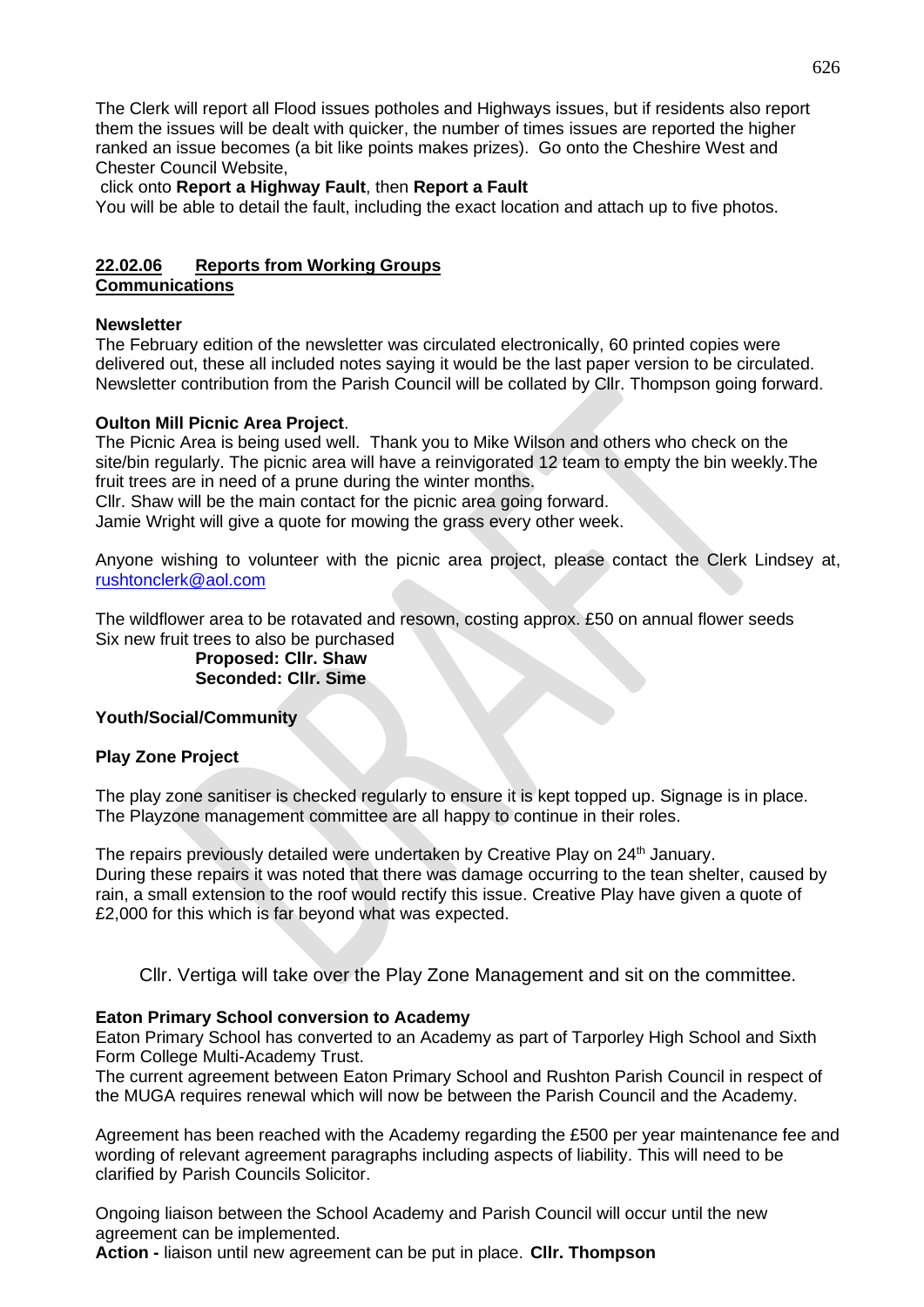## **Village Green Phone Box**

Following an advert in the November newsletter a member of the Parish has kindly agreed to repaint the telephone box once the spring weather has arrived.

Footpath Officer, Cllr. Shaw will become the council point of contact and will liaise with Paul Healey who is the footpath Officer.

Cllr. Shaw will continue to organise the cutting of hedges for the village. Cllrs. Hinchliffe and Leslie will remain the contacts for Road Safety. Councillor Thompson will be the Parish Council contact for organising village events such as the village fun day

## **Oulton Park Liaison Group**

A resident representative for the Oulton Park Liaison Group is required as advertised in the November newsletter.

Simon Roberts applied for the position.

Proposed – Cllr. Shaw Seconded – Cllr. Thompson

# **22.02.07 Matters Arising**

### **Budget for 2022-2023**

All councillors present were happy with the budget presented. **Proposed: Cllr. Sime**

### **Seconded: Cllr. Hodgson**

### **Village Design Statement (VDS)**

A meeting with the Village Design Group was held in June and the actions can be seen in the Parish Council minutes for June

Cllr. Thompson has liaised with CWaC to determine the weight given to the VDS document if it is acknowledged or adopted by the council.

- Adopted holds more weight.
- VDS needs to be adopted/acknowledged and then reviewed periodically
- The VDS is a material consideration in the planning process
- Currently Eaton falls under the CWaC Local Plan
- A neighbourhood plan could be developed by incorporating the VDS, funding is available.

### **Actions**

All councillors to review the VDS and look at the objectives and responsibilities within it. Going forward members of the VDS group will assist individually if their expertise is required. A vote will be undertaken in the March 2022 meeting.

### **Village Green fence/handrail damage**

Village Green Damage, Mike, Mary and Richard Potton have undertaken the repair, thank you so much for this great team effort, showing community spirit.

### **Corona Virus Buddy Update**

The buddy system is still working well, thank you to all the angels who assisted over the past year.

### **Trees on the Green**

Following the meeting with CWaC Tree Officer on Tuesday 29<sup>th</sup> June, Ryan McConnell has rejected the Parish Councils proposal to remove one tree from the village green.